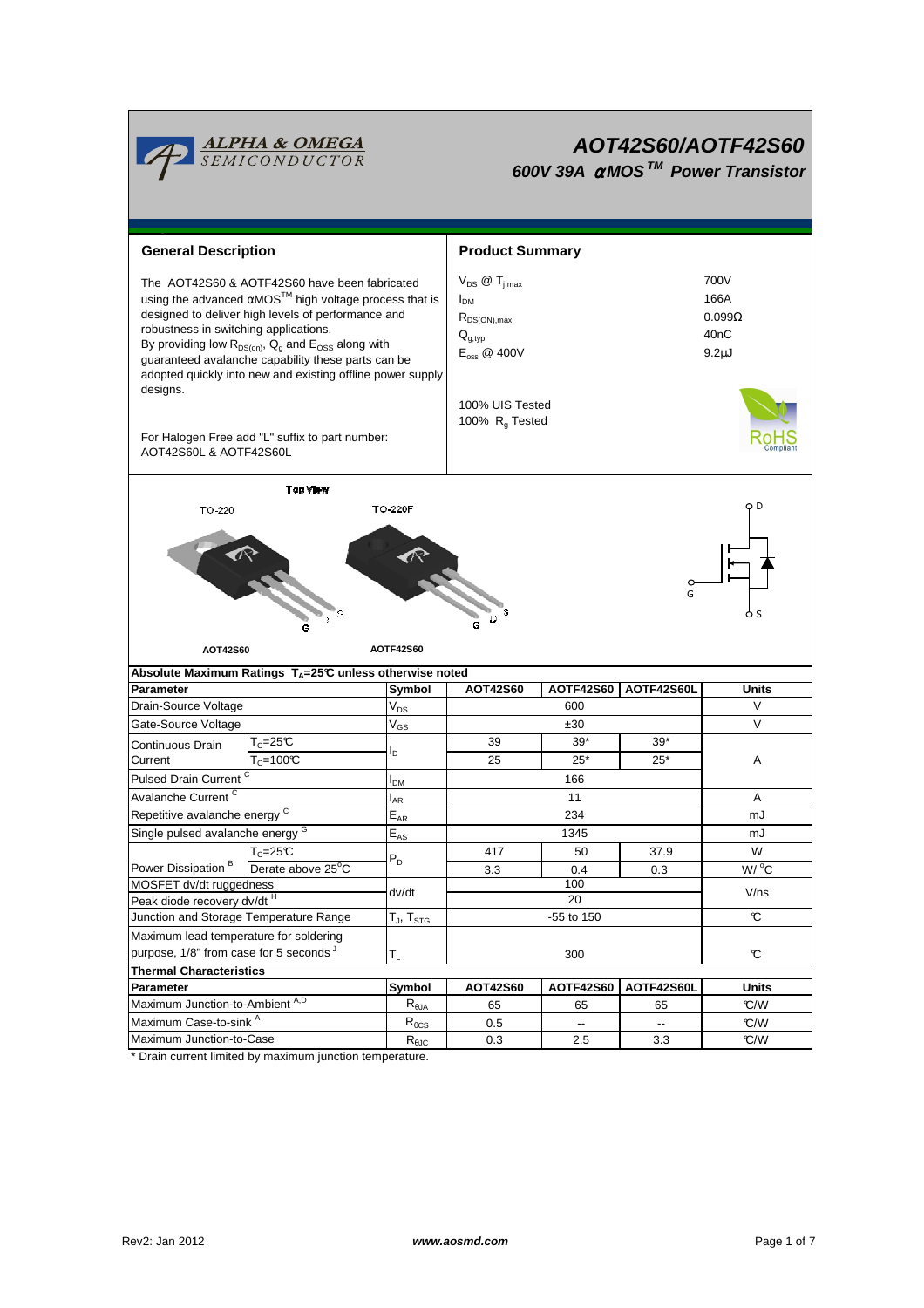

#### **Electrical Characteristics (TJ=25°C unless otherwise noted)**

| <b>Symbol</b>               | Parameter                                                    | <b>Conditions</b>                                             | Min                      | <b>Typ</b> | <b>Max</b>               | <b>Units</b> |  |  |  |  |
|-----------------------------|--------------------------------------------------------------|---------------------------------------------------------------|--------------------------|------------|--------------------------|--------------|--|--|--|--|
| <b>STATIC PARAMETERS</b>    |                                                              |                                                               |                          |            |                          |              |  |  |  |  |
| <b>BV<sub>DSS</sub></b>     |                                                              | $I_D = 250 \mu A$ , $V_{GS} = 0V$ , $T_J = 25 \text{C}$       | 600                      |            | $\blacksquare$           |              |  |  |  |  |
|                             | Drain-Source Breakdown Voltage                               | $I_D = 250 \mu A$ , V <sub>GS</sub> =0V, T <sub>J</sub> =150℃ | 650                      | 700        | $\blacksquare$           | V            |  |  |  |  |
| $I_{DSS}$                   |                                                              | $V_{DS} = 600V, V_{GS} = 0V$                                  |                          |            | 1                        |              |  |  |  |  |
|                             | Zero Gate Voltage Drain Current                              | $V_{DS}$ =480V, T <sub>J</sub> =150°C                         |                          | 10         |                          | μA           |  |  |  |  |
| $I_{GSS}$                   | Gate-Body leakage current                                    | $V_{DS}$ =0V, $V_{GS}$ =±30V                                  |                          |            | ±100                     | nA           |  |  |  |  |
| $V_{GS(th)}$                | Gate Threshold Voltage                                       | V <sub>DS</sub> =5V,I <sub>D</sub> =250µA                     | 2.5                      | 3.2        | 3.8                      | V            |  |  |  |  |
| $R_{DS(ON)}$                | Static Drain-Source On-Resistance                            | $V_{GS}$ =10V, I <sub>D</sub> =21A, T <sub>J</sub> =25°C      |                          | 0.085      | 0.099                    | Ω            |  |  |  |  |
|                             |                                                              | $V_{GS}$ =10V, I <sub>D</sub> =21A, T <sub>J</sub> =150℃      | 0.24<br>$\overline{a}$   |            | 0.28                     | Ω            |  |  |  |  |
| $\rm V_{\rm SD}$            | Diode Forward Voltage                                        | $I_S = 21A, V_{GS} = 0V, T_J = 25C$                           | $\overline{a}$           | 0.84       |                          | V            |  |  |  |  |
| $\mathsf{I}_\mathsf{S}$     | Maximum Body-Diode Continuous Current                        |                                                               |                          |            | 39                       | Α            |  |  |  |  |
| $I_{\text{SM}}$             | Maximum Body-Diode Pulsed Current                            |                                                               |                          |            | 166                      | A            |  |  |  |  |
|                             | <b>DYNAMIC PARAMETERS</b>                                    |                                                               |                          |            |                          |              |  |  |  |  |
| $C_{iss}$                   | Input Capacitance                                            | $V_{GS}$ =0V, $V_{DS}$ =100V, f=1MHz                          |                          | 2154       |                          | рF           |  |  |  |  |
| $C_{\text{oss}}$            | <b>Output Capacitance</b>                                    |                                                               |                          | 135        | $\blacksquare$           | рF           |  |  |  |  |
| $\mathbf{C}_{o(er)}$        | Effective output capacitance, energy<br>related <sup>H</sup> | $V_{GS}$ =0V, $V_{DS}$ =0 to 480V, f=1MHz                     |                          | 103        |                          | pF           |  |  |  |  |
| $\mathbf{C}_{\text{o(tr)}}$ | Effective output capacitance, time<br>related <sup>1</sup>   |                                                               |                          | 344        |                          | pF           |  |  |  |  |
| $C_{\rm rss}$               | Reverse Transfer Capacitance                                 | $V_{GS}$ =0V, $V_{DS}$ =100V, f=1MHz                          |                          | 2.7        | $\overline{a}$           | рF           |  |  |  |  |
| $R_{q}$                     | Gate resistance                                              | V <sub>GS</sub> =0V, V <sub>DS</sub> =0V, f=1MHz              |                          | 1.7        |                          | Ω            |  |  |  |  |
|                             | <b>SWITCHING PARAMETERS</b>                                  |                                                               |                          |            |                          |              |  |  |  |  |
| $Q_g$                       | <b>Total Gate Charge</b>                                     |                                                               |                          | 40         |                          | nC           |  |  |  |  |
| $\mathsf{Q}_{\text{gs}}$    | Gate Source Charge                                           | $V_{GS}$ =10V, $V_{DS}$ =480V, $I_{D}$ =21A                   | $\overline{\phantom{a}}$ | 11.7       | $\overline{\phantom{a}}$ | nC           |  |  |  |  |
| $\mathsf{Q}_{\text{gd}}$    | Gate Drain Charge                                            |                                                               |                          | 11.9       |                          | nC           |  |  |  |  |
| $t_{D(on)}$                 | Turn-On DelayTime                                            |                                                               |                          | 38.5       |                          | ns           |  |  |  |  |
| $t_r$                       | Turn-On Rise Time                                            | $V_{GS}$ =10V, $V_{DS}$ =400V, $I_{D}$ =21A,                  |                          | 53         | $\blacksquare$           | ns           |  |  |  |  |
| $t_{D(off)}$                | Turn-Off DelayTime                                           | $R_G = 25\Omega$                                              | $\overline{\phantom{a}}$ | 136        | $\blacksquare$           | ns           |  |  |  |  |
| $\mathsf{t}_{\mathsf{f}}$   | Turn-Off Fall Time                                           |                                                               |                          | 46         | $\blacksquare$           | ns           |  |  |  |  |
| $t_{rr}$                    | Body Diode Reverse Recovery Time                             | $I_F = 21A$ , dl/dt=100A/ $\mu$ s, V <sub>DS</sub> =400V      |                          | 473        |                          | ns           |  |  |  |  |
| $I_{\underline{m}}$         | Peak Reverse Recovery Current                                | $I_F = 21A$ , dl/dt=100A/ $\mu$ s, V <sub>DS</sub> =400V      |                          | 38.5       | $\overline{\phantom{a}}$ | Α            |  |  |  |  |
| $Q_{rr}$                    | Body Diode Reverse Recovery Charge                           | $I_F = 21A$ , dl/dt=100A/ $\mu$ s, V <sub>DS</sub> =400V      | $\blacksquare$           | 10.5       | $\overline{a}$           | $\mu C$      |  |  |  |  |

A. The value of R  $_{\theta$ JA is measured with the device in a still air environment with T A = 25°C.

B. The power dissipation P<sub>D</sub> is based on T<sub>J(MAX)</sub>=150°C, using junction-to-case thermal resistance, and is more useful in setting the upper dissipation limit for cases where additional heatsinking is used.

C. Repetitive rating, pulse width limited by junction temperature T<sub>J(MAX)</sub>=150°C, Ratings are based on low frequency and duty cycles to keep initial T<sub>J</sub>  $=25C$ .

D. The R  $_{\text{BJA}}$  is the sum of the thermal impedance from junction to case R  $_{\text{BJC}}$  and case to ambient.

E. The static characteristics in Figures 1 to 6 are obtained using <300 µs pulses, duty cycle 0.5% max.

F. These curves are based on the junction-to-case thermal impedance which is measured with the device mounted to a large heatsink, assuming a maximum junction temperature of  $T_{J(MAX)}$ =150°C. The SOA curve provides a single pulse ratin g.

G. L=60mH,  $I_{AS}$ =6.7A,  $V_{DD}$ =150V, Starting T<sub>J</sub>=25°C

H. C<sub>o(er)</sub> is a fixed capacitance that gives the same stored energy as C<sub>oss</sub> while V<sub>DS</sub> is rising from 0 to 80% V<sub>(BR)DSS</sub>.

I.  $C_{o(t)}$  is a fixed capacitance that gives the same charging time as  $C_{oss}$  while  $V_{DS}$  is rising from 0 to 80%  $V_{(BR)DSS}$ .

J. Wavesoldering only allowed at leads.

THIS PRODUCT HAS BEEN DESIGNED AND QUALIFIED FOR THE CONSUMER MARKET. APPLICATIONS OR USES AS CRITICAL

COMPONENTS IN LIFE SUPPORT DEVICES OR SYSTEMS ARE NOT AUTHORIZED. AOS DOES NOT ASSUME ANY LIABILITY ARISING

OUT OF SUCH APPLICATIONS OR USES OF ITS PRODUCTS. AOS RESERVES THE RIGHT TO IMPROVE PRODUCT DESIGN,

FUNCTIONS AND RELIABILITY WITHOUT NOTICE.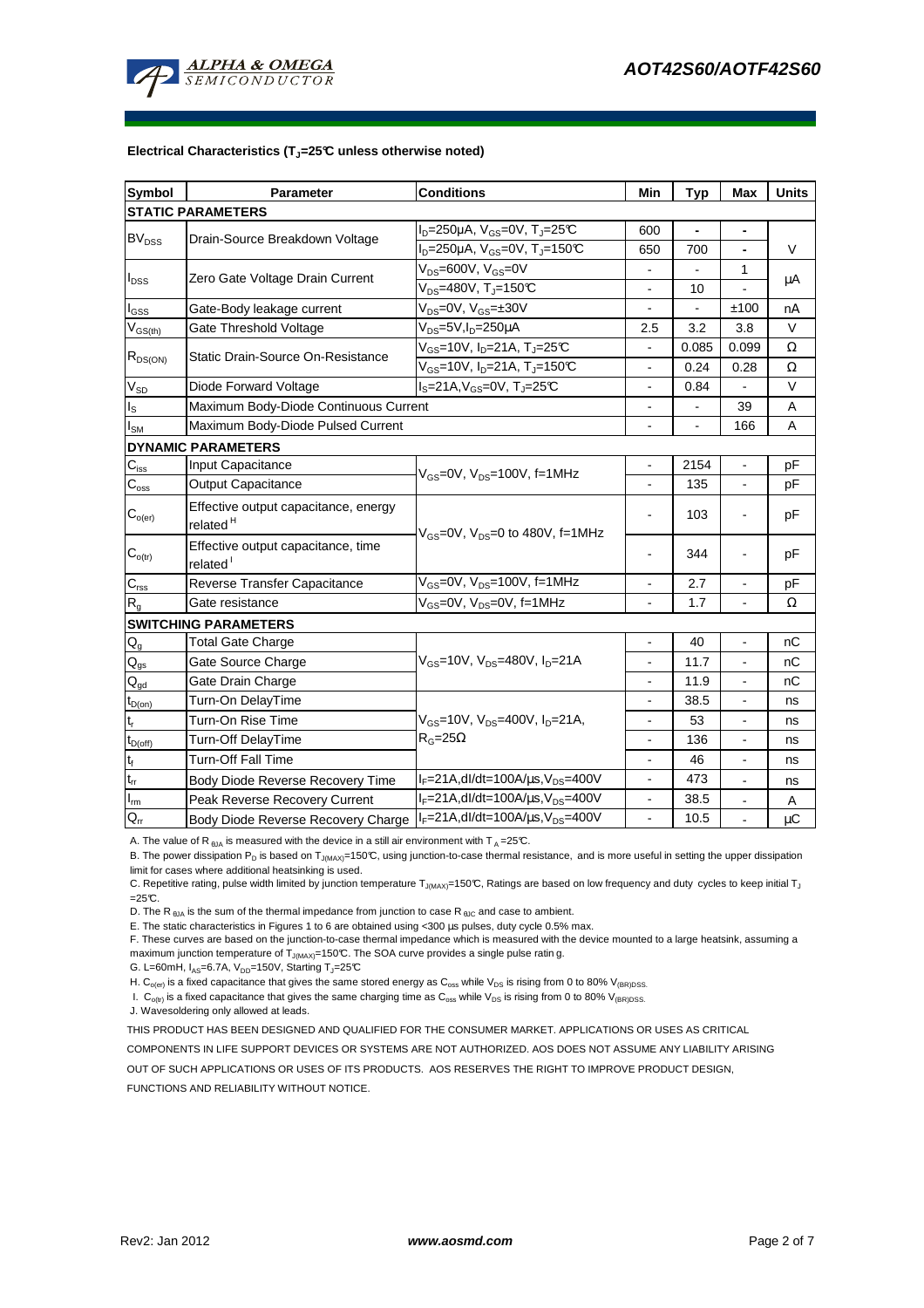

## **TYPICAL ELECTRICAL AND THERMAL CHARACTERISTICS**

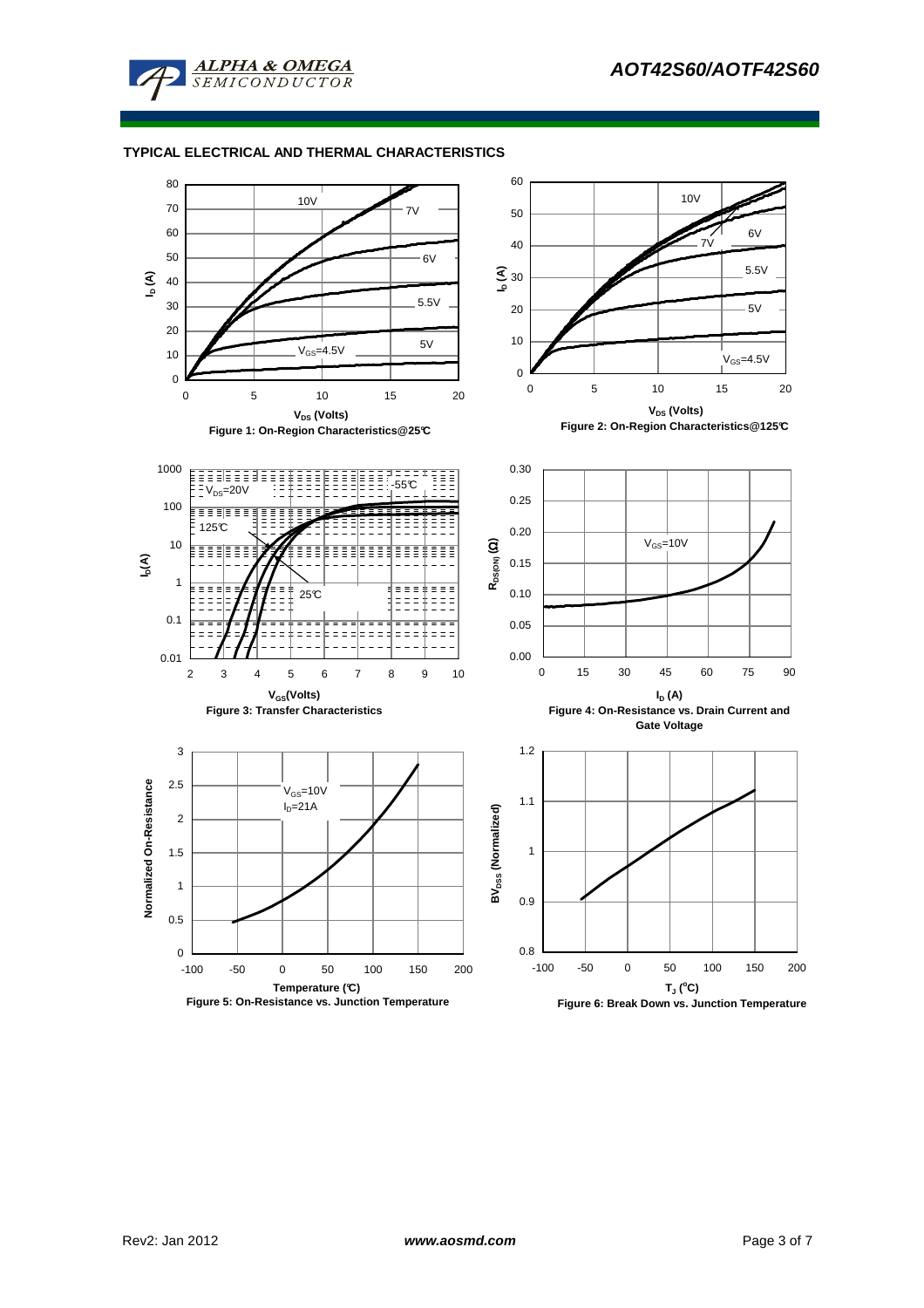



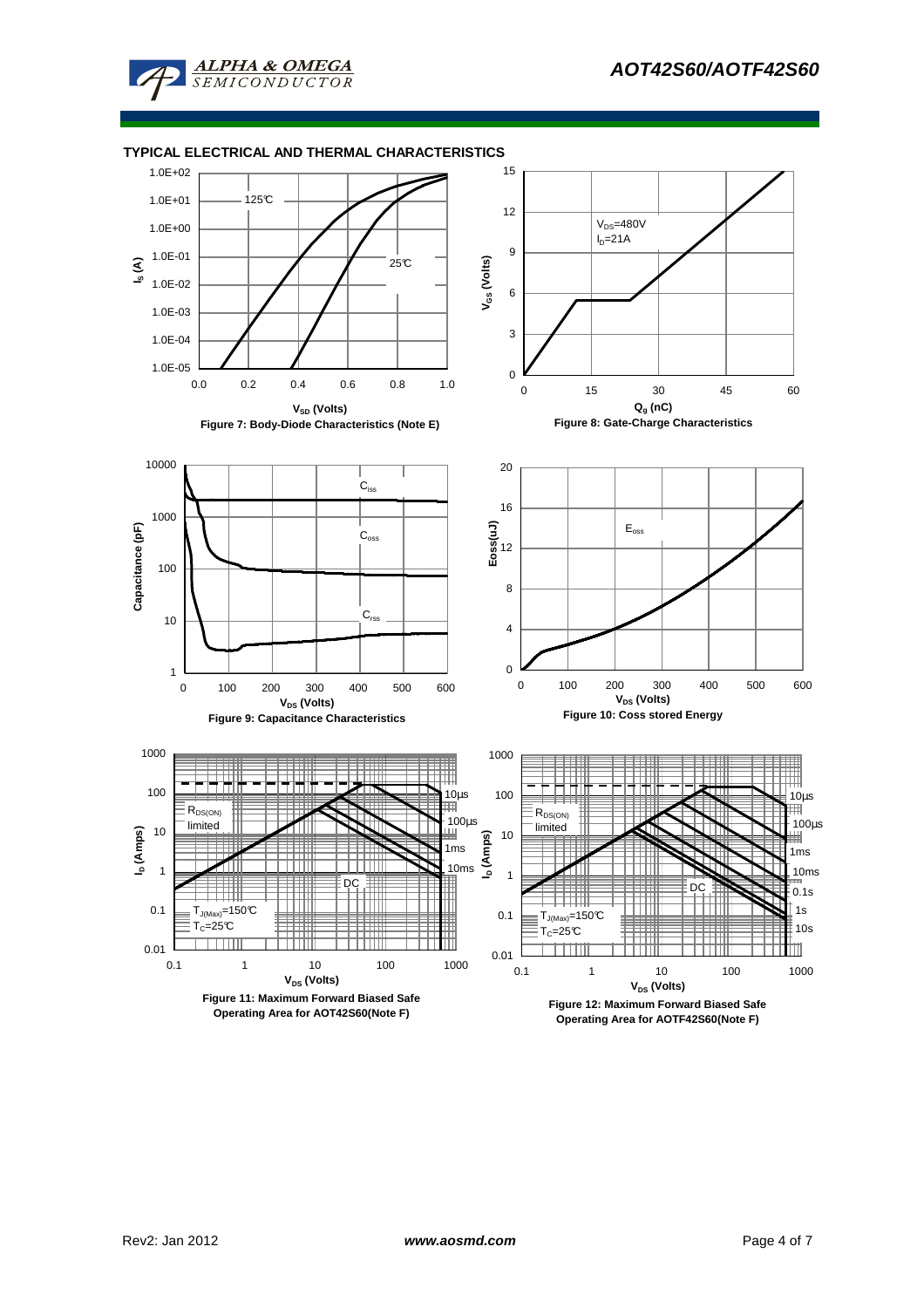

### **TYPICAL ELECTRICAL AND THERMAL CHARACTERISTICS**



0 25 50 75 100 125 150 **TCASE (°C) Figure 15: Current De-rating (Note B)**



 $\overline{0}$ 5 10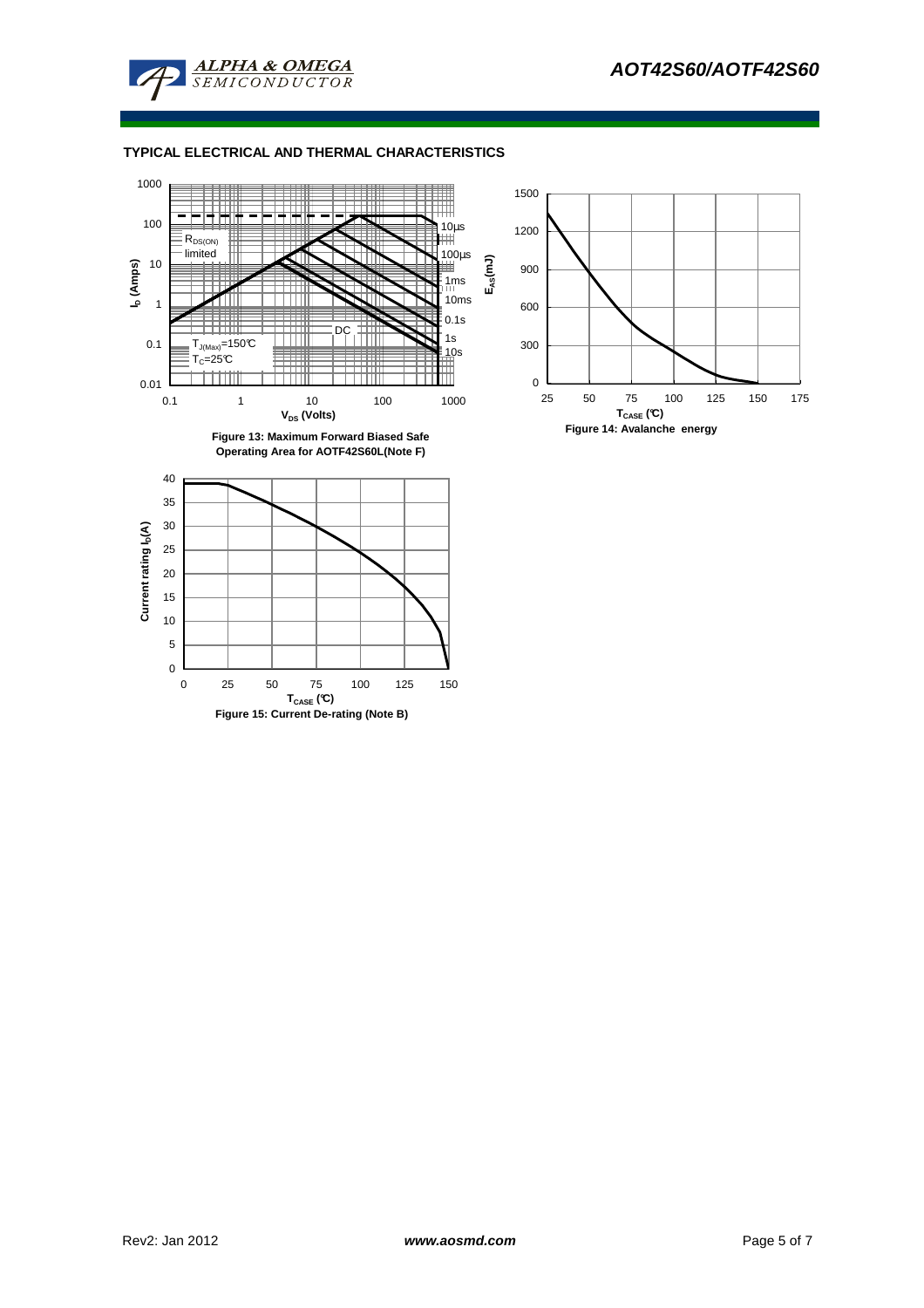

#### **TYPICAL ELECTRICAL AND THERMAL CHARACTERISTICS**



**Figure 16: Normalized Maximum Transient Thermal Impedance for AOTF42S60(Note F)**







**Figure 18: Normalized Maximum Transient Thermal Impedance for AOTF42S60L (Note F)**